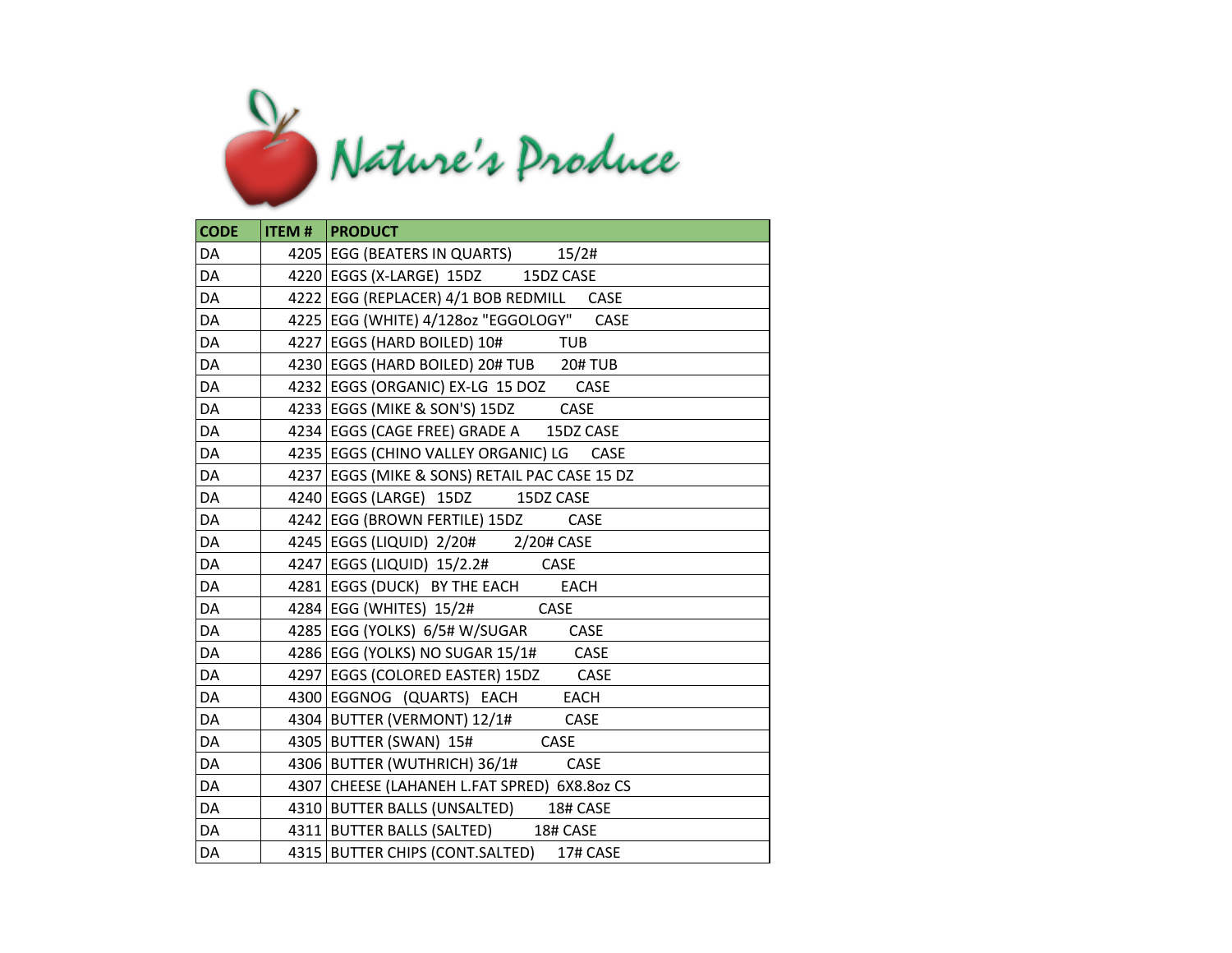| DA | 4320 BUTTER CHIPS (CONT. UNSALTED) 17# CASE        |
|----|----------------------------------------------------|
| DA | 4322 BUTTER (CLARIFIED) 4# TUB<br><b>TUB</b>       |
| DA | 4325 BUTTER (UNSALTED) 55#BLOCK CASE               |
| DA | 4326 BUTTER (SALTED) 55#BLOCK<br>CASE              |
| DA | 4340 BUTTER (SALTED) 30/1#<br>CASE                 |
| DA | 4341 BUTTER (SPRINGHILL)UNSALTED 5 5# CASE         |
| DA | 4342   BUTTER (SPRINGHILL) SALTED 5# CASE          |
| DA | 4343 CHEESE (HALLOUMI) 12/8.80z<br>CASE            |
| DA | CASE<br>4350 BUTTER (UNSALTED) 30/1#               |
| DA | 4352 CHEESE (CHEDDAR WHITE SLICED)<br>10# BOX      |
| DA | 4360 BUTTER (PLUGRA) 36/1#<br>CASE                 |
| DA | 4370 BUTTER (WHIPPED)UNSALTED 5#<br>5#TUB          |
| DA | 4380 BUTTERMILK 1/2 gallon<br>EACH                 |
| DA | 4385 BUTTER (WHIPPED) SALTED 5# 5# TUB             |
| DA | 4390 CHEESE (AMERICAN SLICED) 5#PKG BLOCK          |
| DA | 4391 CHEESE FROMAGE D'AFFINOIS 60% 2/4.4#          |
| DA | 4392 CHEESE TRUFFLE TREMOR 5# EACH                 |
| DA | 4400 CHEESE (ASIAGO) WHEEL-12#<br>EACH             |
| DA | 4401 CHEESE (CABOT) CHEDDAR 11# EACH               |
| DA | 4405 CHEESE (BOURSIN W/GARLIC & HER 12/5.502       |
| DA | 4408 CHEESE (DANISH BLUE CHEESE)<br>7# EACH        |
| DA | 4409 CHEESE (AGUR BLEU) 5# EACH                    |
| DA | 4410 CHEESE (BRIE 1 KILO) WHEEL<br><b>EACH</b>     |
| DA | 4411 CHEESE (GOUDA DOUBLE CREME)10#<br>CASE        |
| DA | 4412 CHEESE (BARBER CHED) 4/2.5#<br>CASE           |
| DA | 4413 CHEESE (SHAFT BLUE) WHEEL 6/7#<br><b>EACH</b> |
| DA | 4414 CHEESE (BLEU POINT REYES) 6# EACH             |
| DA | 4415 CHEESE (BLUE STILTON) APP 9#<br><b>BLOCK</b>  |
| DA | 4416 CHEESE (BLUE SHAFT WHEEL) 6#<br>EACH          |
| DA | 4417 CHEESE (CHEDDAR) BLOCK 41/42APPRX             |
| DA | 4418 CHEESE (CAMBOZOLA) 5# WHEEL<br><b>EACH</b>    |
| DA | 4419 CHEESE (BEL PAESE) 5# WHEEL<br>EACH           |
| DA | 4420 CHEESE (CHEDDAR) 5#<br><b>BLOCK</b>           |
| DA | 4421 CHEESE (DI STEFANO RICOTTA) BOX               |
| DA | 4422 CHEESE (FISCALINI CHEDDAR) 1/4 WHEEL          |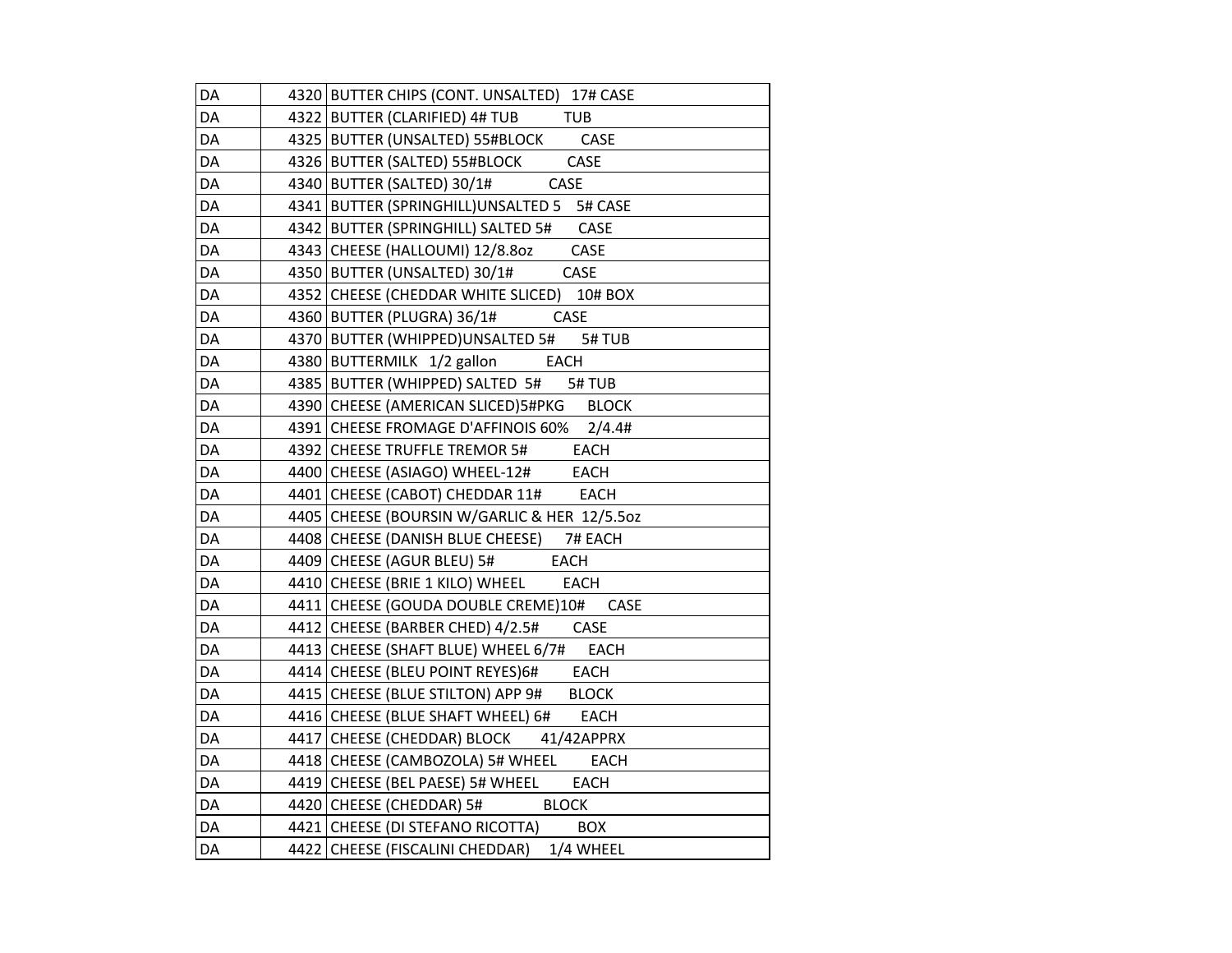| DA | 4423 CHEESE (STRACCIATELLA) 3#<br>CASE             |
|----|----------------------------------------------------|
| DA | 4424 CHEESE (CHEDDAR SMOKED) 5# EACH               |
| DA | 4425 CHEESE (CHEDDAR SHARP) 5# BLOCK               |
| DA | 4427 CHEESE (CHEDDAR SLICED) 10#<br>CASE           |
| DA | 4428 CHEESE (CHEDDAR) HOOK                         |
| DA | 4429 CHEESE (CHEDDAR "FINE" SHRED)<br>5# BAG       |
| DA | 4430 CHEESE (CHEDDAR SHRED) 5#<br><b>BAG</b>       |
| DA | 4431 CHEESE (TILLAMOOK CHED)SHARP 5# BLOCK         |
| DA | 4432 CHEESE (CHEDDAR WHITE) 10#<br><b>BLOCK</b>    |
| DA | 4433 CHEESE (GRANA PADONA) 9# APPR<br><b>EACH</b>  |
| DA | 4436 CHEESE (DRAKE) CHEVRE 10#<br>BAG              |
| DA | 4437 CHEESE (SAGE DERBY) 9#<br>WHEEL               |
| DA | 4438 CHEESE (COTIJA) 10oz PKG<br>PKG               |
| DA | 4439 CHEESE (COTIJA) 6/5# GRATED CASE              |
| DA | 4440 CHEESE (COTTAGE LOWFAT) 5#<br><b>TUB</b>      |
| DA | 4445 CHEESE (COTTAGE) REGULAR 5# TUB               |
| DA | 4446 CHEESE (COOPER) CHEEDAR<br><b>BLOCK</b>       |
| DA | 4448 CHEESE (PARMESAN SHAVED) 5#<br><b>BAGS</b>    |
| DA | CASE<br>4449 CHEESE (CREAM) 6/3# PHILLY            |
| DA | 4450 CHEESE (CREAM) 3# BLOCK 3# BLOCK              |
| DA | 4451 CHEESE (LAMB CHOPPER) 1/4 WH 1/4 WHEEL        |
| DA | 4452 CHEESE (HUMBOLDT FOG) 5# APPRO<br><b>EACH</b> |
| DA | 4453 CHEESE (CREAM) 30# BLOCK<br><b>CASE</b>       |
| DA | 4454 CHEESE (MIDNIGHT MOON) 9# APP<br>EACH         |
| DA | 4455 CREAM (PASTRY PRIDE) 12/2#<br><b>CASE</b>     |
| DA | 4456 CHEESE (CREAM) 1OZ 100CT CASE                 |
| DA | 4457 CHEESE (CREAM) "LITE" PACKAGE                 |
| DA | 4458 CHEESE (CREAM WHIPPED) 3# TUB                 |
| DA | 4460 CHEESE (CRUMBLED BLUE) 5#<br><b>BAG</b>       |
| DA | 4470 CHEESE (FETA) 9#<br><b>TUB</b>                |
| DA | 4472 CHEESE (FROMAGE BLANC) 2/4#<br>CASE           |
| DA | 4474 CHEESE (SAINT ANDRE) APPR 4# BLOCK            |
| DA | 4475 CHEESE (GRUYERE) 4.75 APPROX EACH             |
| DA | 4477 CHEESE (GOUDA SMOKED) 6# appro<br><b>EACH</b> |
| DA | 4478 CHEESE (GOUDA) 10#<br><b>BLOCK</b>            |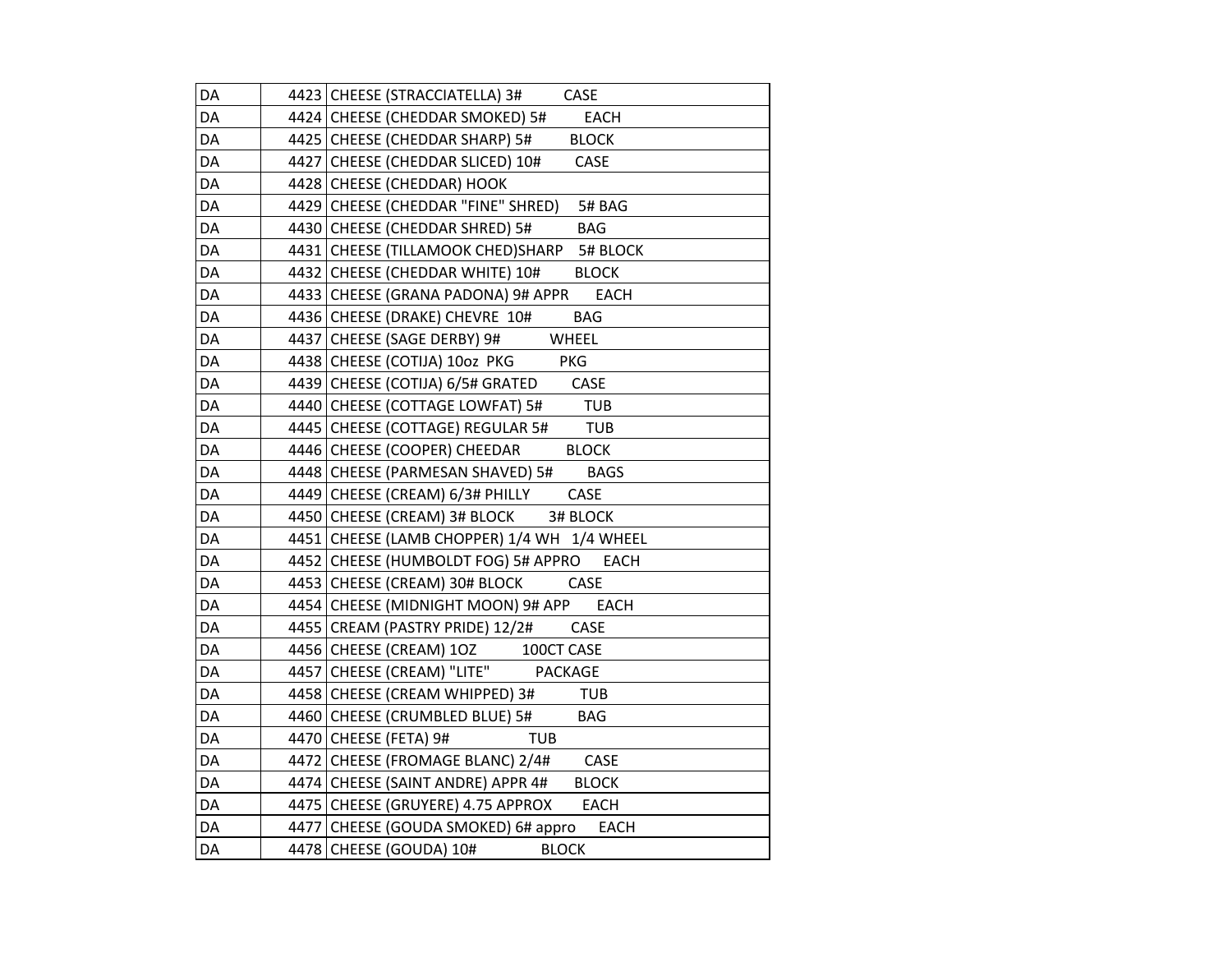| DA | 4479 CHEESE (FARMERS) 3# PKG EACH               |
|----|-------------------------------------------------|
| DA | 4480 CHEESE (GOAT) 12/11oz CASE                 |
| DA | 4482 CHEESE (GOAT CHEESE CRUMBLE) 2/2# CASE     |
| DA | 4485 CHEESE (GOAT) 2/4# TUB CASE                |
| DA | 4486 CHEESE (PURPLE HAZE) 6/4OZ CASE            |
| DA | 4490 CHEESE (GORGONZOLA) WHEEL 8# EACH          |
| DA | 4491 CHEESE (CAMEBERT) 6/8OZ CASE               |
| DA | 4492 CHEESE (REQUESON) 10#<br>TUB               |
| DA | 4493 CHEESE (GORGONZOLA CRUMBLE)<br>CASE        |
| DA | 4495 CHEESE (HAVARTI PLAIN) 9# BOX              |
| DA | 4497 CHEESE (MANCHEGO WHEEL) 7# EACH            |
| DA | 4500 CHEESE (FETA CRUMBLES) 5# BAG              |
| DA | 4505 CHEESE (MASCARPONE) 5#<br>TUB.             |
| DA | 4510 CHEESE (MONT-JACK) 5# BLOCK                |
| DA | 4511 CHEESE (JACK WHEEL DRY) 8# WHEEL           |
| DA | 4512 CHEESE (MONT-JACK) FINE SHRED 5# BAG       |
| DA | 4515 CHEESE (FONTINA WHEEL) 14# BLOCK           |
| DA | 4520 CHEESE (MONT-JACK) SHRED 5# BAG            |
| DA | 4530 CHEESE (MOZ. BALLS) 2/3#TUB CASE           |
| DA | 4539 CHEESE (PIAVE AGED) 13# CW POUND/CASE      |
| DA | 4540 CHEESE (MOZZARELA LOAF) 5.7# BLOCK         |
| DA | 4542 CHEESE (MOZ. SMOKED) 12# CW BOX            |
| DA | 4544 CHEESE (OAXACA) 2/5#<br>CASE               |
| DA | 4545 CHEESE (MOZ. BOCCOCINI) 3# TUB             |
| DA | 4546 CHEESE (BURRATE) 3/1# TUB CASE             |
| DA | 4547 CHEESE (DISTEFANO) 12/4oz BURR<br>CASE     |
| DA | 4548 CHEESE (MOZ. 8oz) 3#<br><b>TUB</b>         |
| DA | CASE<br>4549 CHEESE (MOZZ PEARLS) 12#           |
| DA | 4550 CHEESE (MOZ. CILIEGINE) 12# CASE           |
| DA | 4551 CHEESE (EMMENTAL) APPROX 8#<br><b>EACH</b> |
| DA | 4552 CHEESE (MOZ. OVALINE) 4oz 4/3# CASE        |
| DA | 4554 CHEESE (PECORINO PEPE NERO) WHEEL          |
| DA | 4558 CHEESE (TRUFFLE, BOSCHETTO) 6/1# CASE      |
| DA | 4559 CHEESE (DI STEFANO) 2oz BURRAT CASE        |
| DA | 4560 CHEESE (MOZ. SHREDDED) 5#<br><b>BAG</b>    |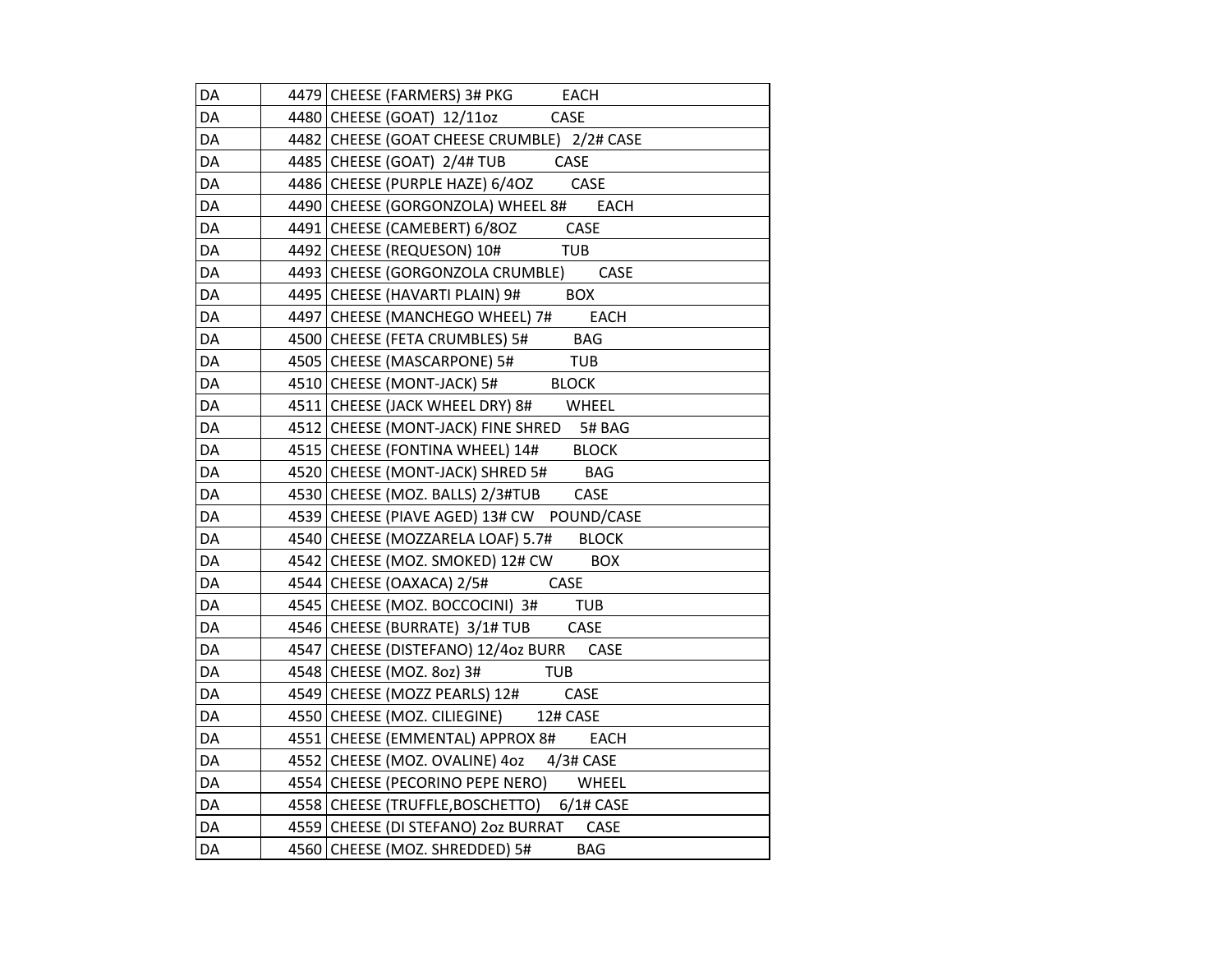| DA | 4565 CHEESE (MUENSTER LOAF) 8# BLOCK               |
|----|----------------------------------------------------|
| DA | 4570 CHEESE (PARMESAN GRATED) 5#<br><b>BAG</b>     |
| DA | 4572 CHEESE (MONTASIO) 13# CW POUND/CS             |
| DA | 4580 CHEESE (PARMESAN SHRED) 5#<br><b>BAG</b>      |
| DA | EACH<br>4581 CHEESE (PEPPERJACK SLICE)10#          |
| DA | 4582 CHEESE (MONT-JACK) SLICED 10/1# CASE          |
| DA | 4583 CHEESE (PARMESAN)-"BABY"<br>WHEEL             |
| DA | 4584 CHEESE (PARM 1/4 WH) REGGIANO 1/4 WHEEL       |
| DA | 4585 CHEESE (PEPPERJACK BLOCK) 5#<br>EACH          |
| DA | 4586 MOZARELLA CURD GIOIA 5# bag<br>5# bag         |
| DA | 4587 CHEESE (50/50% BLEND)FINE 5#<br>BAG           |
| DA | 4588 CHEESE (PORT SALUT) 5# APPRO<br>EACH          |
| DA | 4589 CHEESE (BARELY BUZZED) 5#<br><b>BLOCK</b>     |
| DA | 4590 CHEESE (PROVOLONE WHEEL) 12#<br>WHEEL         |
| DA | 4591 CHEESE (VELVETA SPREAD) 5#<br><b>BOX</b>      |
| DA | 4592 CHEESE (PROVOLONE) SLICED 10/1<br><b>BOX</b>  |
| DA | 4593 CHEESE (PEPPERJACK SHRED) 5#<br>BAG           |
| DA | 4595 CHEESE (CABRA AL VINO) 2/6#<br>CASE           |
| DA | 4600 CHEESE (FRESCO RANCHERO) PKG 10oz PACK        |
| DA | 4601 CHEESE (FRESCO) DON FRAN 14# WHEEL            |
| DA | 4602 CHEESE (PANELA) 10oz PKG PACKAGE              |
| DA | 4603 CHEESE (SWISS-SHRED)4/5#<br>CASE              |
| DA | 4604 CHEESE (TOMME DE SAVOIE) 4#<br>WHEEL          |
| DA | 4605 CHEESE (RICOTTA SALATA) 5#<br>WHEEL           |
| DA | 4610 CHEESE (RICOTTA) 5#<br><b>TUB</b>             |
| DA | 4611 CHEESE (RICOTTA) 4# "GIOIA"<br>TUB            |
| DA | 4612 CHEESE (ROMANO PECORINO) 14#<br>EACH          |
| DA | 4615 CHEESE (ROQUEFORT) - 6# APPROX<br>EACH        |
| DA | 4620 CHEESE (SWISS NAT) 8.5# BLOCK<br><b>EACH</b>  |
| DA | 4623 CHEESE (COTIJA) DON FRAN. 15.5# BLK           |
| DA | 4630 CHEESE (SWISS SLICED) 10/1#<br>CASE           |
| DA | 4635 CHEESE (TALEGGIO) 5# WHEEL BLOCK              |
| DA | 4640 CREAM (MANUFACTURING) 1/2 GL<br><b>EACH</b>   |
| DA | 4641 CHEESE (COMTE, GRUYERE) 1/4 WH<br><b>EACH</b> |
| DA | 4645 CREAM (WHIP IN AREOSOL)12/15oz<br>CASE        |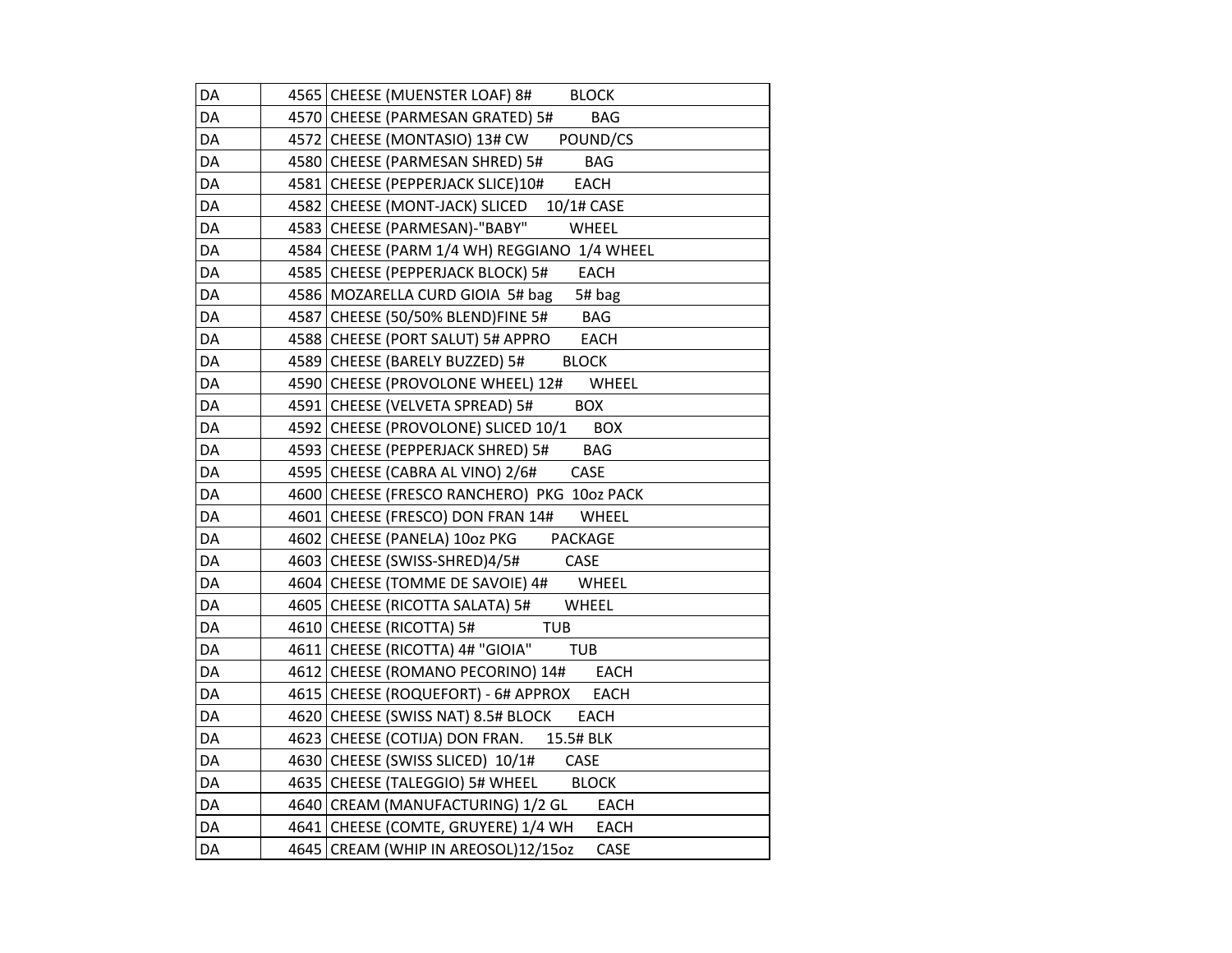| DA | 4650 CREAM (WHIPPING LIQUID) 12QT<br>CASE         |
|----|---------------------------------------------------|
| DA | 4653 CHEESE (MONTEREY JACK) 40#<br><b>BLOCK</b>   |
| DA | 4654 MILK (ALMOND) 6-1/2GAL<br><b>CASE</b>        |
| DA | 4655 CREAMER (HALF & HALF) 400ct<br>CASE          |
| DA | CASE<br>4656 MILK (ORGANIC ALMOND) 12/320Z        |
| DA | <b>TUB</b><br>4658 CREMA MEXICANA 32# TUB         |
| DA | 4659 CREMA MEXICANA 12/15oz<br>CASE               |
| DA | 4660 CREAMER (HALF & HALF) QUART<br><b>EACH</b>   |
| DA | 4661 CREAMER (ORGANIC HALF & HALF) QUARTS         |
| DA | 4662 CREAM (DEVONSHIRE) 12/60Z<br>CASE            |
| DA | 4663 MILK (ALMOND) BARISTA BLEND 6/32oz CS        |
| DA | 4665 CREAMER (MOCHA MIX) 1/202<br>288ct CASE      |
| DA | 4675 CREAMER (NON DAIRY) 1/2oz<br>400ct CASE      |
| DA | 4679 MILK (ORGANIC) IN GALLONS<br>CASE            |
| DA | 4680 CREAMER (DAIRY-FREE) QUART<br>QUART          |
| DA | 4684 CREAMER (HAZELNUT) 1/2oz<br>288ct CASE       |
| DA | 4685   CREAMER (HAZELNUT) PINTS<br>EACH           |
| DA | 4686 CREAM (ORGANIC WHIPPING) PINT<br>CASE        |
| DA | 4687 CREAMER (FRENCH VAN.)1/20z 288ct CASE        |
| DA | 4688   CREAMER (IRISH CREAM) 1/20z 288ct CASE     |
| DA | 4689 CREAMER (FRENCH VANILLA) PINT<br><b>PINT</b> |
| DA | 4690 CREAM (ORGANIC VALLEY) 12/16OZ<br>CASE       |
| DA | 4692 CREME FRAICHE 5#<br>TUB                      |
| DA | 4700   MARGARINE (UNSALTED) BLOCKS<br>30/1#       |
| DA | 4704 MILK (CHOCOLATE) L/FAT H/GAL<br><b>EACH</b>  |
| DA | 4706 MILK (CHOCOLATE) DISPENSER<br>6GA            |
| DA | 4707 MILK (CHOC. LOW FAT) 35@1/2PT<br>CASE        |
| DA | 4708 MILK (FAT FREE) DISPENSER<br>6GA             |
| DA | 4709 MILK (FAT FREE) 100Z<br>EACH                 |
| DA | 4710 MILK (FAT FREE) 1/2 GALLON<br><b>EACH</b>    |
| DA | 4711 MILK (COCONUT) SILK 6/64oz<br>CASE           |
| DA | 4712 MILK (LACTAID) FAT FREE 1/2GAL 1/2 GAL       |
| DA | 4713 MILK (REGULAR) 12/140Z<br>CASE               |
| DA | 4714 MILK (REGULAR) 30/16OZ<br>CASE               |
| DA | 4716 MILK (REDUCE 2%) 30/16OZ<br>CASE             |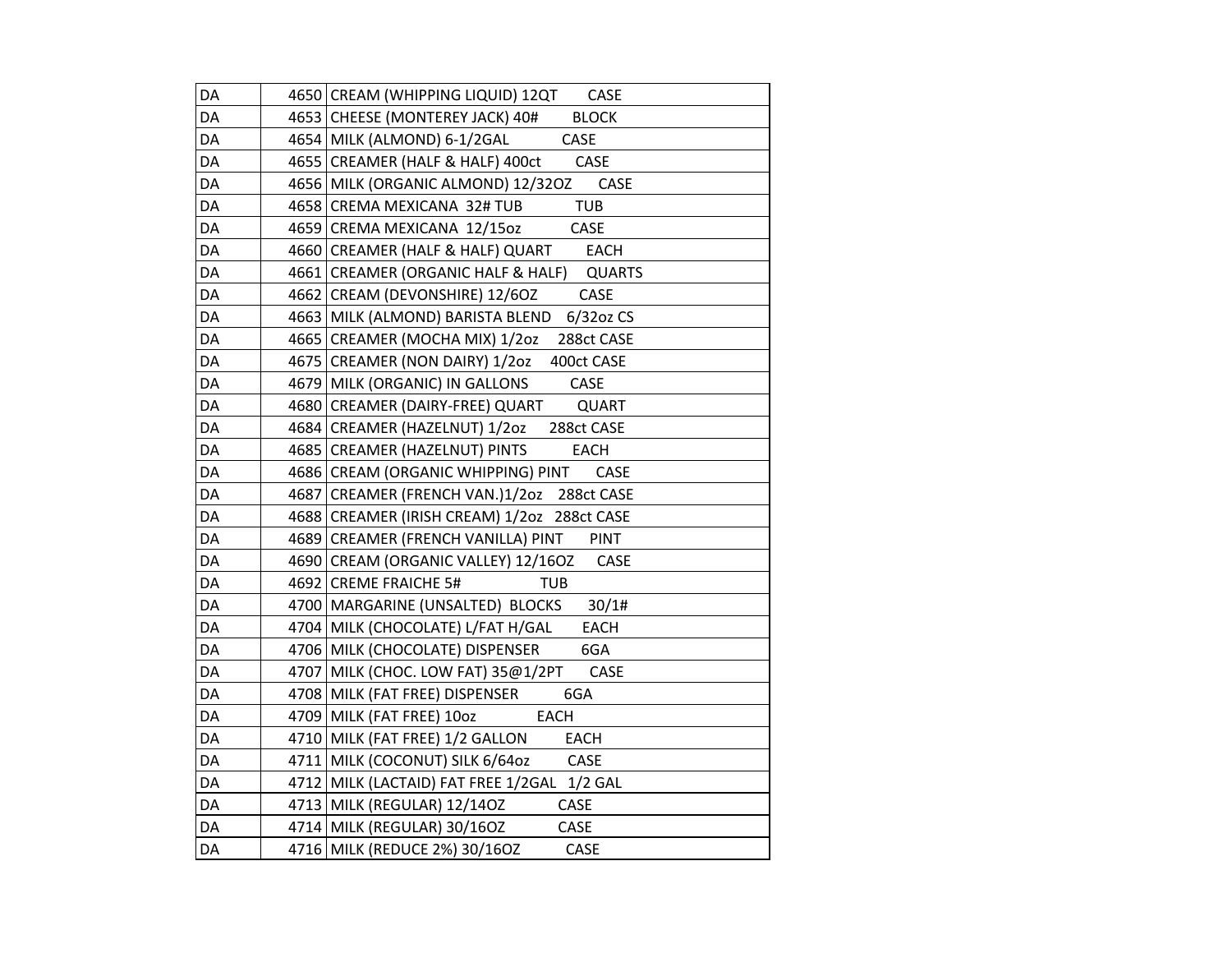| DA | 4718 MILK (ALMOND) PACIFIC 12/32oz CASE             |
|----|-----------------------------------------------------|
| DA | 4720 MILK (FAT FREE) 35@1/2 PINT<br><b>CASE</b>     |
| DA | 4725 MILK (FAT FREE) QUART<br>QUART                 |
| DA | 4730 MILK (FAT FREE) GALLON<br><b>GALLON</b>        |
| DA | 4732 MILK (FAT/FREE) ORGANIC 1/2GL<br><b>EACH</b>   |
| DA | 4733 MILK (REDUCE/FAT) ORGANIC 1/2 GAL              |
| DA | 4734 MILK (REDUCED) DISPENSER<br>6GA                |
| DA | 4735   MILK (REDUCED FAT) 10oz<br><b>EACH</b>       |
| DA | 4740 MILK (REDUCED FAT) 2% 1/2GAL<br>$1/2$ GAL      |
| DA | 4745   MILK (REDUCE) 2% 35@1/2 PT<br>CASE           |
| DA | 4747 MILK (REDUCED FAT) 105/4oz<br>CASE             |
| DA | 4748 MILK (1% LOW FAT) 1% HALF/GAL HALF GAL         |
| DA | 4749   MILK (1% LOW FAT) 1% GALLON<br><b>GALLON</b> |
| DA | 4750 MILK (REDUCED FAT) 2% GALLON<br>1GAL           |
| DA | 4751   MILK (1% LOW FAT) 1% QUART<br><b>QUART</b>   |
| DA | 4752 MILK (REDUCED FAT) QUART<br><b>QUART</b>       |
| DA | 4753 MILK (REGULAR) ORGANIC 1/2 GAL EACH            |
| DA | 4754 MILK (REG) DISPENSOR 6GAL<br><b>EACH</b>       |
| DA | 4755 MILK (REGULAR) 1/2 GALLON<br>$1/2$ GAL         |
| DA | 4756 MILK (REGULAR) QUART<br>QUART                  |
| DA | 4758   MILK (1% L/FAT) 35@1/2PT<br>CASE             |
| DA | 4760 MILK (REGULAR) 35@ 1/2 PINT<br><b>CASE</b>     |
| DA | 4761   MILK (TOASTED COCONUT) 6/64OZ<br>CASE        |
| DA | 4762 MILK (REGULAR) PINT<br><b>PINT</b>             |
| DA | 4765 MILK (REGULAR) GALLON<br><b>GALLON</b>         |
| DA | 4766 MILK (CHOCOLATE) 10oz<br>EACH                  |
| DA | 4767 MILK (REGULAR) 100Z<br>EACH                    |
| DA | 4768 MILK (SOY)REGULAR QUART<br><b>EACH</b>         |
| DA | 4769 MILK (SOY)VANILLA QUART<br><b>EACH</b>         |
| DA | 4770 SOUR CREAM (5#TUB)<br><b>TUB</b>               |
| DA | 4773 SOUR CREAM (FAT FREE) PINTS<br><b>PINT</b>     |
| DA | 4774   YOGURT (WHOLE PLAIN) 6/QUART<br>CASE         |
| DA | 4775 SOUR CREAM (4GAL TUB)<br><b>TUB</b>            |
| DA | 4780 IMO (IMITATION SOUR CREAM)<br>32#              |
| DA | 4787 YOG (FAGE) PLAIN 6/17.6OZ<br>CASE              |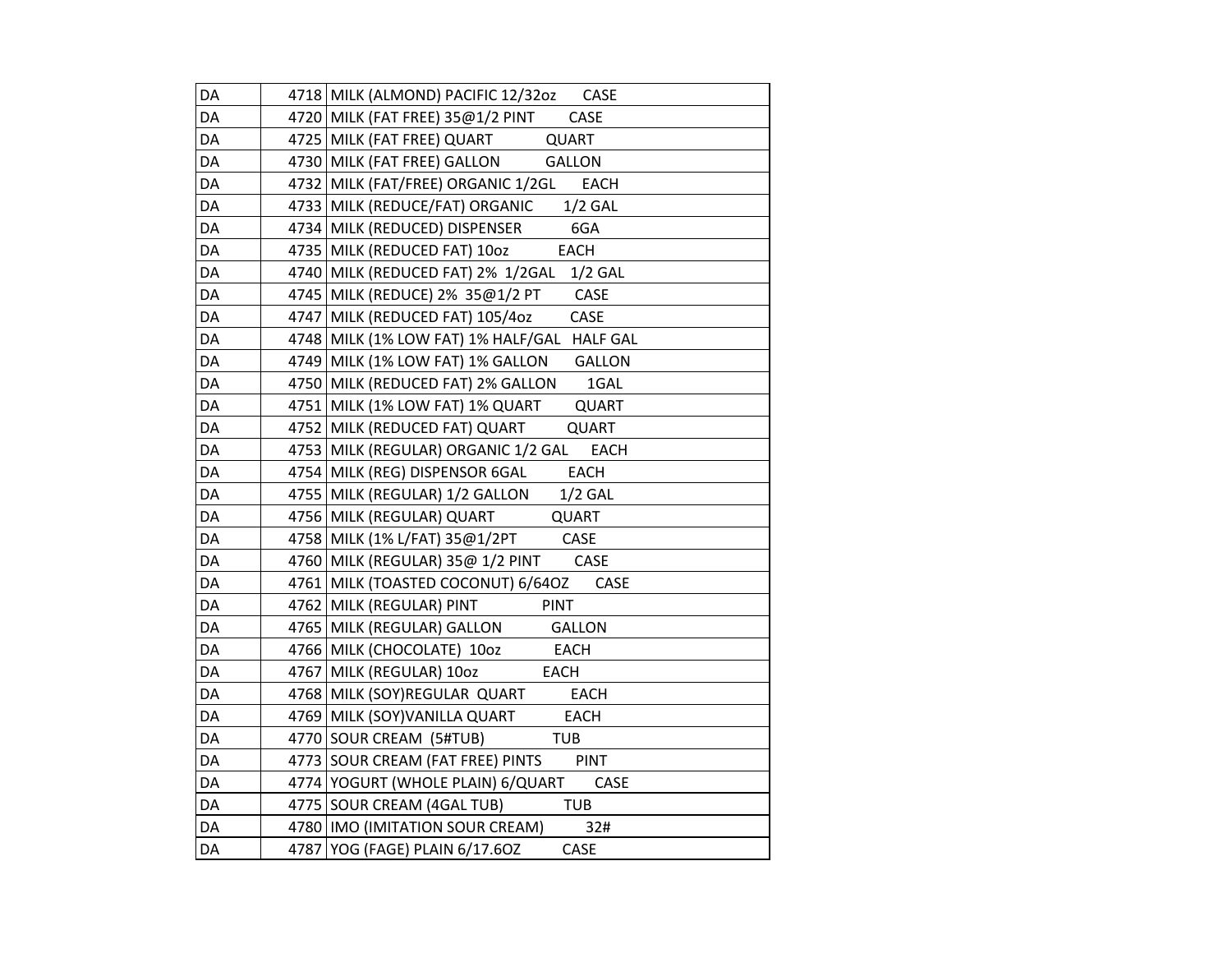| DA | 4789 YOGURT (GREEK VANILLA) 6/32oz CS        |
|----|----------------------------------------------|
| DA | 4790 YOGURT (PLAIN) 12/6OZ CASE              |
| DA | 4791 YOGURT (STRAWBERRY) 12/6OZ CASE         |
| DA | 4792 YOGURT (MIXED BERRY) 12/6OZ CASE        |
| DA | 4793 YOGURT (BLUEBERRY) 12/6OZ CASE          |
| DA | 4794 YOGURT (RASPBERRY) 12/6OZ CASE          |
| DA | 4795 YOG (STONYFIELD) GREEK PL FF 6/32oz CS  |
| DA | 4796 YOGURT (PEACH) 12/6OZ<br>CASE           |
| DA | 4797 YOGURT (GREEKGODS) N/F 6/24OZ CASE      |
| DA | 4798   YOGURT (STRAW./BANANA)12/6 OZ<br>CASE |
| DA | 4799 YOG (GREEK FAGE)L/F 6/17.6<br>CASE      |
| DA | 5015 YOGURT (BLUEBERRY) QUARTS<br>QUART      |
| DA | 5018 YOGURT (PLAIN) FAT/FREE QUART QUART     |
| DA | 5020 YOGURT (PLAIN) LOW/FAT QUART QUART      |
| DA | 5021 MILK (LACTAID) REDUCE FAT 2% 1/2 GAL    |
| DA | 5022 YOGURT (PEACH) QUARTS<br>QUART          |
| DA | 5025 YOGURT (VANILLA) 6QTS@CS<br>CASE        |
| DA | 5026 YOGURT (LEBNI) 12/16oz<br><b>CASE</b>   |
| DA | 5027 YOGURT (STRAWBERRY) QUART QUART         |
| DA | 5028 YOGURT (PLAIN GREEK) 4gal TUB TUB       |
| DA | 5561 VEGENAISE 5 GAL TUB TUB                 |
| DA | 25 KG<br>5591 NOODLES (VERMCELLI)            |
| DA | 5668 VEGANAISE (4/1GAL) CASE                 |
| DA | 6004   MILK (COCONUT) 24/13.5oz<br>CASE      |
| DA | 6359 SALAMI GENOA LOG APPROX 6#<br>LOG       |
| DA | 6459   MILK (OAT) NON DAIRY 12/32OZ<br>CASE  |
| DA | 6731 YOGURT (NONFAT) PLAIN 12/5.3 OZ         |
| DA | 6732 YOGURT (NONFAT) RASPBERRY 12/5.3 OZ     |
| DA | 6733 YOGURT (NONFAT) ORANGE 12/5.3 OZ        |
| DA | 6734 YOGURT (NONFAT) BLUEBERRY 12/5.3 OZ     |
| DA | 6735 YOGURT (PLAIN) WHOLE MILK<br>12/4.4 OZ  |
| DA | 6777 MILK (OAT) BARISTA 12/32 OZ             |
| DA | 6810 MILK (SOY) BLENDERS PLAIN 12/320Z       |
| DA | 6811 MILK (COCONUT) ORIGINAL 12/320Z         |
| DA | 6815   MILK (MACADEMIA) BARISTA 6/32 OZ      |